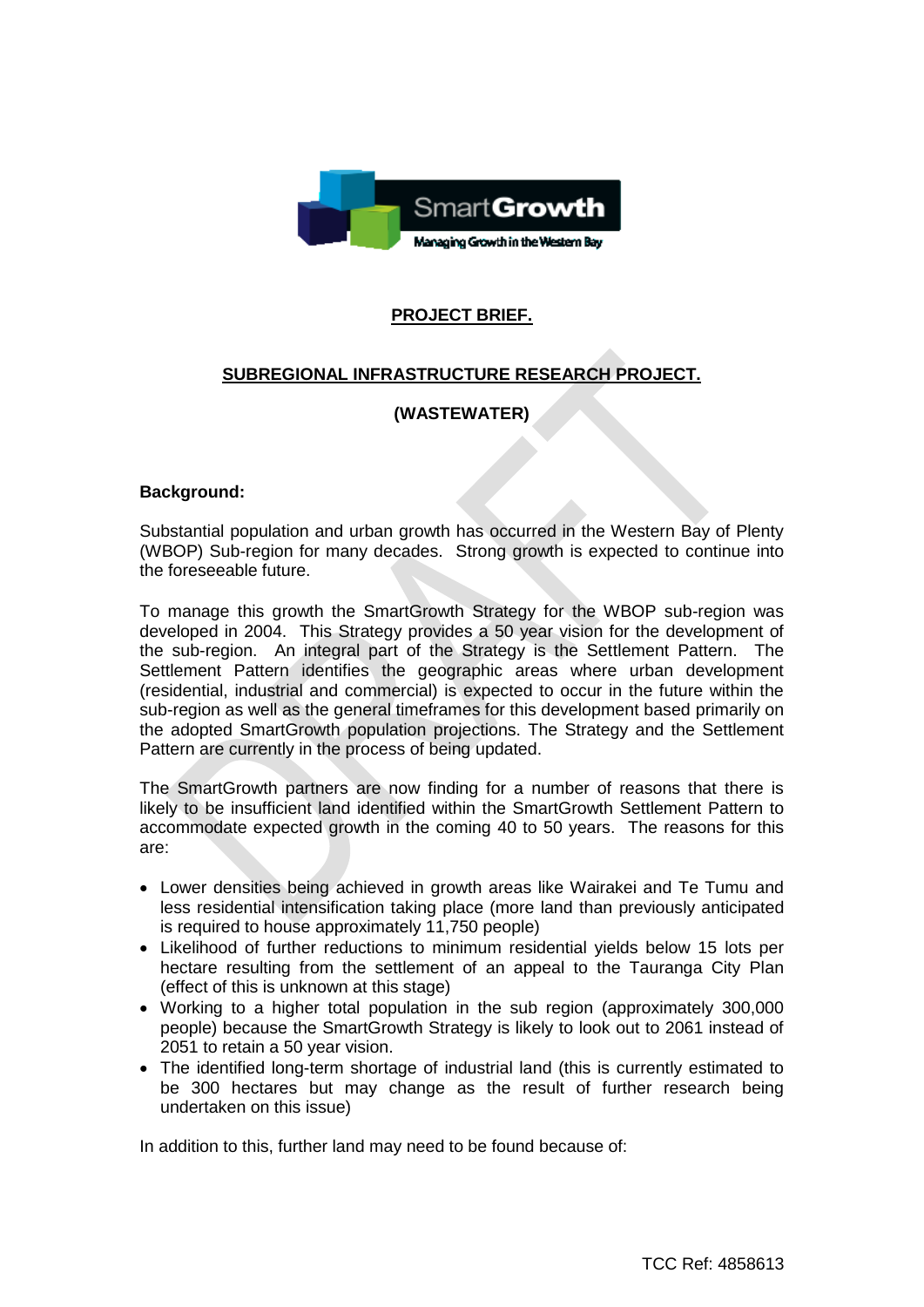- The possibility that the infrastructure costs associated with servicing growth in some of the areas already identified in the settlement pattern may be prohibitive which, if true, would necessitate growth being relocated.
- The possibility that research underway by SmartGrowth into residential infill and intensification development may result in less growth being allocated to other forms of development.

The SmartGrowth Land Capacity and Suitability Study identifies and assesses a number of additional areas where urban development could occur in the sub region. Each of these areas identified in this report has specific challenges to future development but the one challenge common to all was future urban wastewater disposal and its affordability. As a result, the report identified that there was further work required to *"evaluate the options (post 2041) of transferring wastewater from identified development areas to Te Maunga, versus the possibilities of constructing new wastewater treatment plants, with ocean outfalls, in the vicinity of the proposed developments."* A copy of this report is attached as appendix 'A'. This project results from that work.

In addition to the wastewater challenges associated with the new areas that are not currently in the SmartGrowth Settlement Pattern, there are questions that need to be answered about the most efficient way to provide wastewater for some of the future growth areas that are currently in the SmartGrowth Settlement Pattern. This primarily relates to whether the best long-term option for wastewater treatment for Te Puke and Rangiuru business area is a standalone treatment plant in Te Puke or whether it would be better to pipe the wastewater to the Te Maunga treatment plant.

### **Project Goal:**

The goal of this project is to provide recommendations as to the most affordable and cost efficient wastewater systems to service growth in the area between Paengaroa in the south and Omokoroa in the north.

### **Project Manager:**

The Project Manager is to be Lee Jordan – Utilities Planner, Tauranga City Council.

- Phone  $(07)5777064$ .
- Email [lee.jordan@tauranga.govt.nz](mailto:lee.jordan@tauranga.govt.nz)

### **Project Scope:**

The scope of this project is to review the current wastewater disposal plans between Rangiuru and Te Maunga and also Plummers Point and Te Maunga to see if there are advantages and cost savings to be made through amalgamation of projects or the construction of new treatment plants in the most suited locations.

It is also required to investigate the maximising the capacity of the Southern Pipeline as well as the Omokoroa Pipeline by installing peak wet weather flow storage at strategic locations. This could result in a substantial increase in capacity compared with the current design philosophy.

This work is to provide high order costings sufficient to allow realistic comparisons to be made between options. This will require pipe sizes to be identified as well as treatment plant types. capacities and potential staging of development.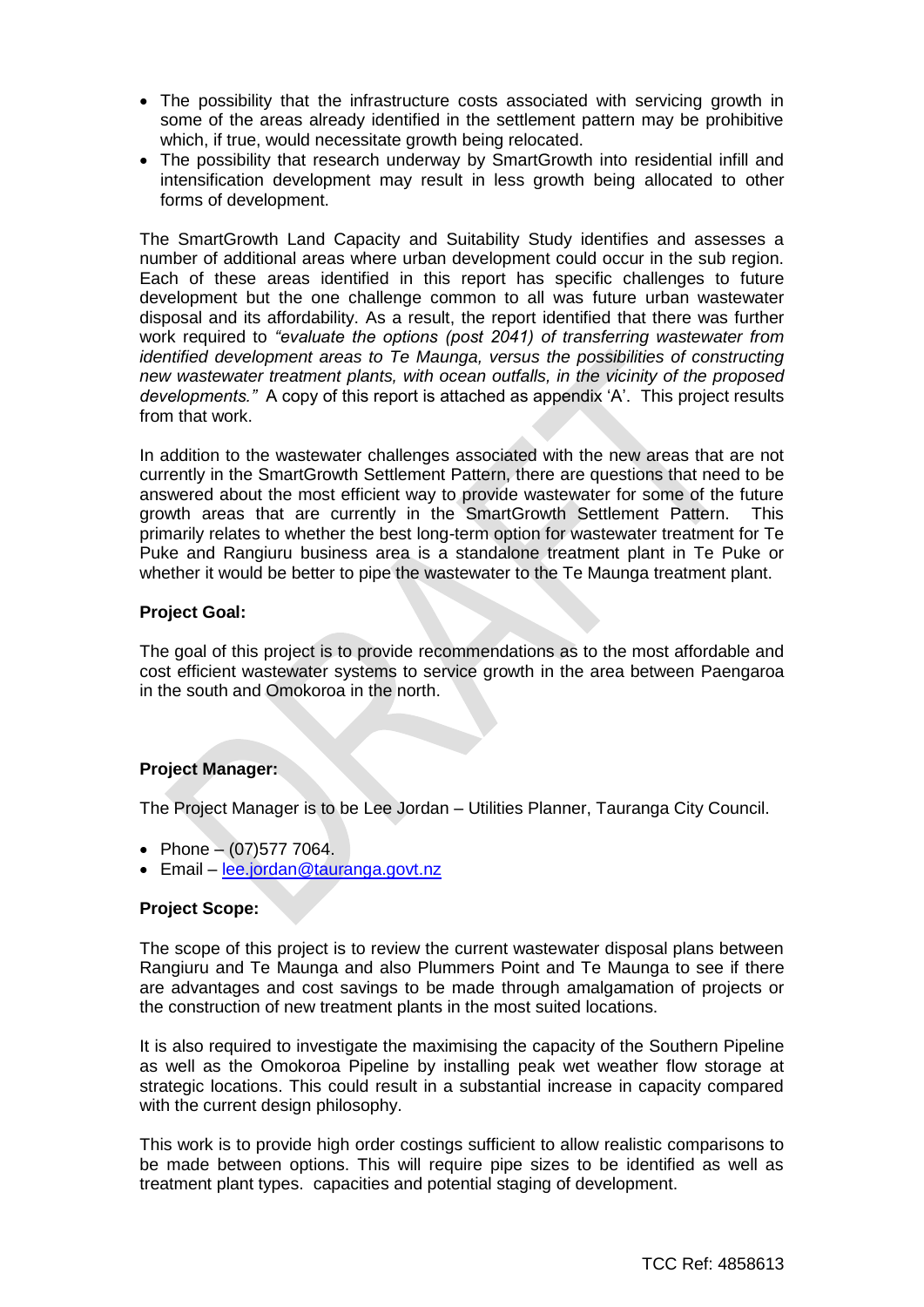## **Project Inputs:**

SmartGrowth will supply the following:

- 1. A copy of the "SmartGrowth Residential Land Capacity and Suitability Study Post 2041" report plus plans giving the projected populations for each area.
- 2. A copy of the "Tauranga & Western Bay of Plenty District Councils Strategic Sewerage Study".
- 3. A copy of the "Overview Report on Issue of Land Application vs Ocean Discharge" (MWH) prepared for SmartGrowth Wastewater Investigations.
- 4. Reports and costings of the proposed expansion of the Te Maunga Wastewater Treatment Plant.
- 5. Reports and costings of the proposed expansion of the existing Te Puke Wastewater Treatment Plant.
- 6. Southern Pipeline report on accommodating additional growth.
- 7. Population projections for each area will be supplied.
- 8. A copy of the MWH report "Sustainable Techniques for the Provision of Infrastructure for Urban Development to Papamoa East" March 2004, including the Mauri model.
- 9. Aerial maps of the areas with cadastral boundaries and contours.
- 10. The following staff will be available to provide further input to the project as required.
	- a) Lee Jordan Ph. (07) 577 7064.
	- b) Kelvin Hill Ph. (07) 571 8008
	- c) Graeme Jelley Ph. (07) 577 7232

### **Project Outputs:**

There are five specific outputs required from this project.

- 1. It is currently planned that the future development of the Te Tumu area will require a wastewater pipe to be laid from Te Tumu to the Te Maunga Wastewater Treatment Plant. Is there any whole of life cost savings to be gained by;
	- a) Adding the Te Puke wastewater to this pipeline?
	- b) Adding the Te Puke and Rangiuru wastewater to this pipeline?
	- c) Building a new treatment plant with an ocean outfall to service these three areas?
	- d) What are the risks associated with this?
- 2. If further growth were to occur in the Te Puna / Plumbers Point area (estimated total population potential of 45,000), examine the feasibility and economics of servicing this area by :
	- a) Constructing a pipe and pumping system from Plummers Point to Te Maunga or
	- b) Constructing a new Wastewater Treatment Plant in the vicinity of the growth area with a discharge to the ocean.
	- c) Constructing a new Wastewater Treatment Plant in the vicinity of the growth area with a discharge to the harbour.
	- d) Maximising the use of the Southern Pipeline and Omokoroa Pipeline by way of strategically located wet weather storage tanks.
	- e) What are the risks involved with this?
- 3. If further growth were to occur in the Wairoa, Belk Road area, please investigate how much of this land could be serviced by the Southern Pipeline:
	- a) Given normal design flow and
	- b) By maximizing the use of the Southern Pipeline with the use of strategically located wet weather flow storage tanks.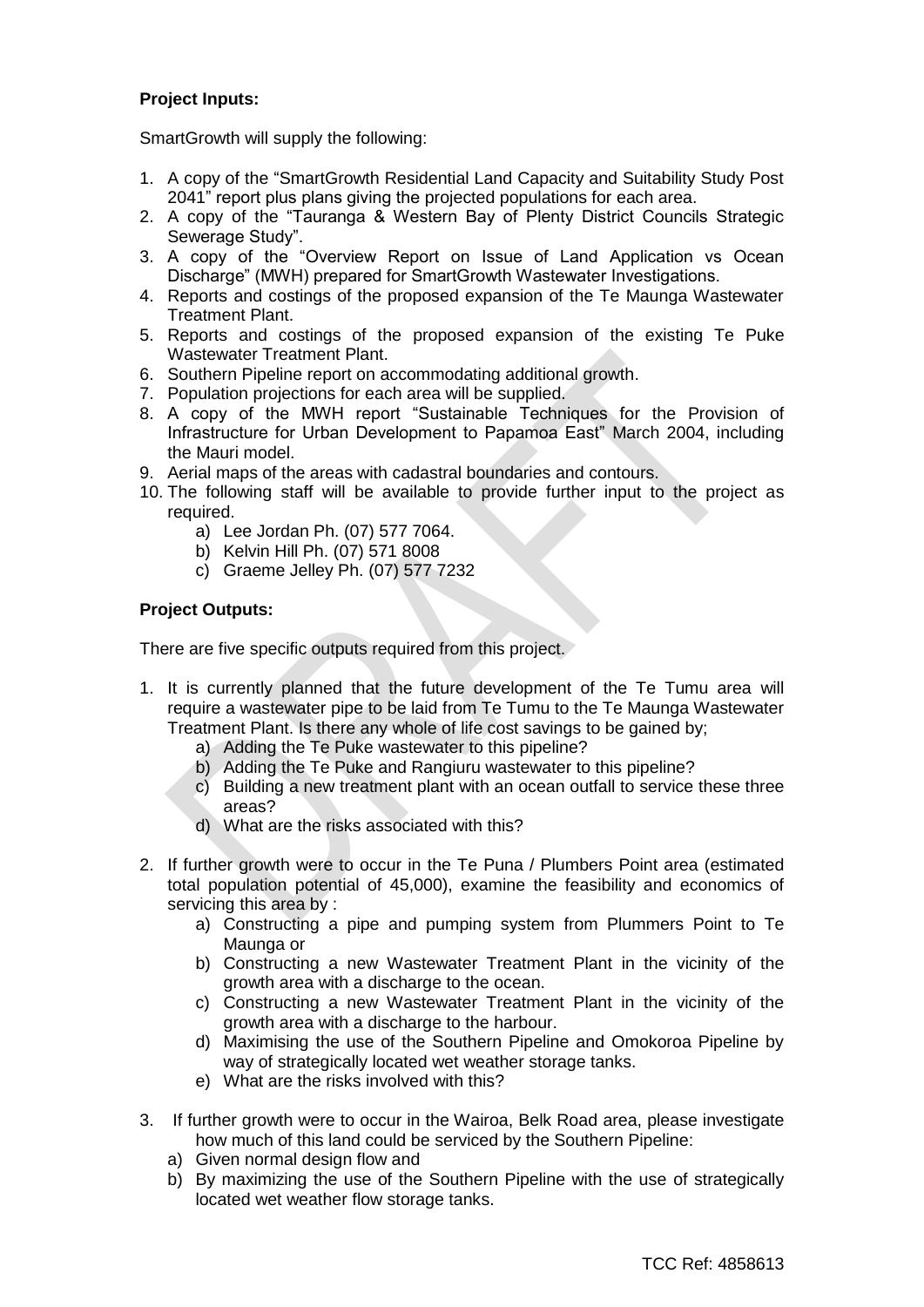- c) Costings on these options.
- 4. Identify any other viable wastewater servicing options that could be considered.
- 5. Provide five hard copies of a report detailing each option and providing recommendations as to the most preferred of these options and why, including an executive summary. An electronic copy of this report should also be supplied in a format that is web friendly.
- 6. Present the report to SmartGrowth Implementation Management Group and the SmartGrowth Implementation Committee.

#### **Methodology:**

The consultant is to provide, for the Project Management Team's approval, the methodology and time line to be used for this project.

Key tasks for this project are:

- a) Identify flow rates.
- b) Identify potential pipe routes. (desktop exercise)
- c) Identify pipe / pump station sizes.
- d) Identify treatment plant sizes and effluent disposal options.
- e) Identify any extra capacity that may be made available in the Southern Pipeline and the Omokoroa Pipeline.
- f) Cost each option.
- g) Prepare a report.

Note that project costings are to be in today's dollar values.

### **Project Resources:**

- 1. It is proposed to set up a small project team to oversee this work. This team will consist of the Project Manager plus;
	- Kelvin Hill Utilities Manager Western Bay of Plenty District Council.
	- Graeme Jelley Infrastructure Planning Manager Tauranga City Council.
- 2. Supply of Geospatial data will need to be coordinated through the Project Manager

#### **Consultation Requirements:**

The consultant shall provide for a fortnightly meeting with the project management team.

#### **Timeframes:**

| Project inception meeting            | $\overline{8}^{\text{th}}$ June 2012      |
|--------------------------------------|-------------------------------------------|
| Regular fortnightly project meetings | On-going                                  |
| <b>Target Dates</b>                  |                                           |
| Flow rates identified                | 22 <sup>nd</sup> June                     |
| Pipe routes identified               | $\boldsymbol{\kappa}^{\text{th}}$<br>Julv |